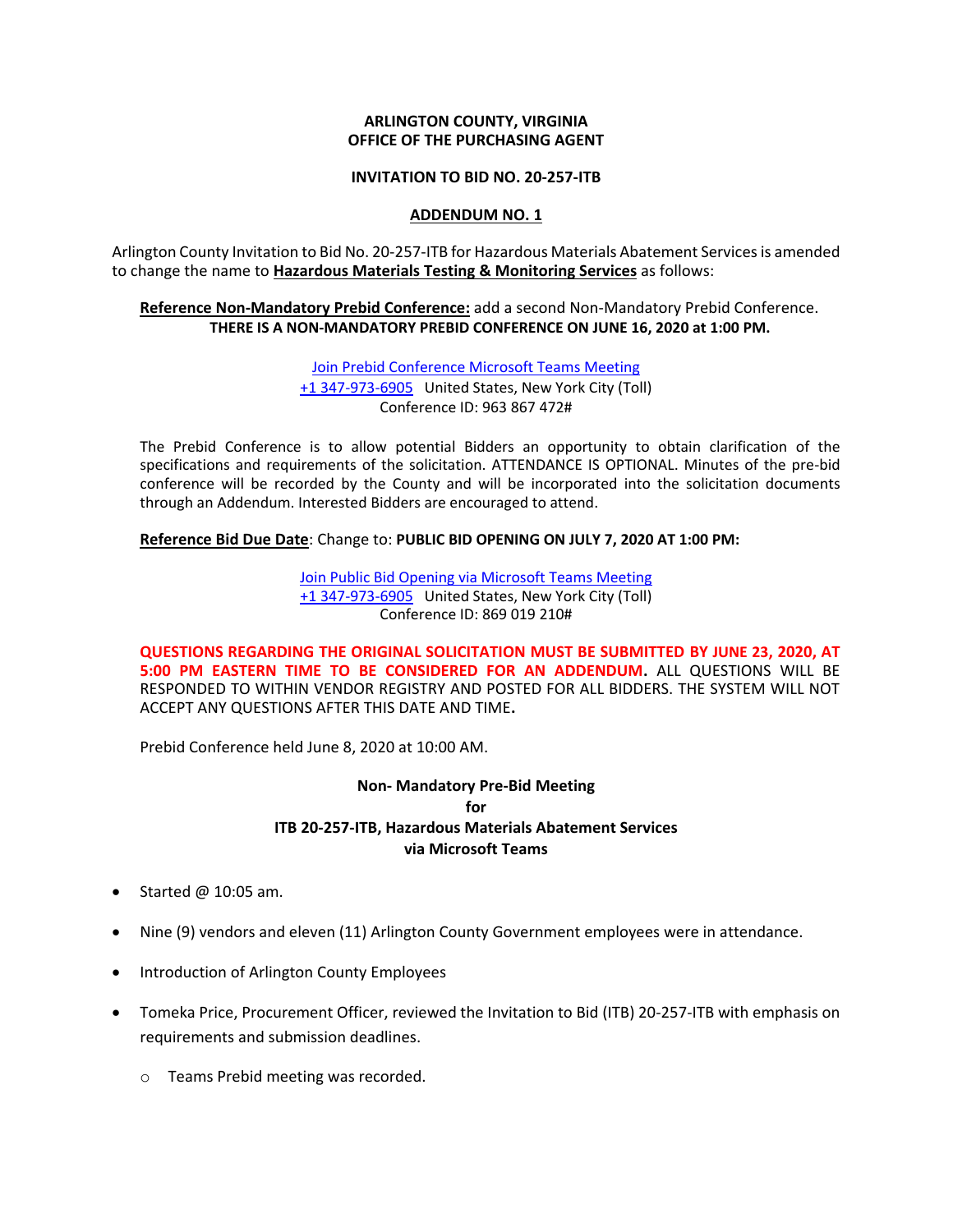- o Questions will not be answered via the Teams meeting. All questions may be asked and Purchasing will record and respond to the questions via an addendum within 3 days of the question deadline. All questions must be entered into Vendor Registry
- o Question deadline and Bid Closing/Opening will be extended.
- $\circ$  All Bid submissions must include the Bid Form and the Bidders Qualification matrix and be uploaded in Vendor Registry by the due date and time.
- o SCC registration is required to enter into an agreement but not to submit a bid response.
- Tomeka turned over the meeting to Rami Natour for overview of the Scope of Work. Rami explained the project and highlighted the work to be done.
- Once Rami completed the overview, Tomeka asked for questions and recorded the questions to be responded to in an addendum posted after the question deadline.
- Meeting was adjourned.

Sign-in sheet attached below.

The balance of the solicitation remains unchanged.

Arlington County, Virginia

Tomeka Price, VCA Procurement Officer [tprice@arlingtonva.us](mailto:tprice@arlingtonva.us)

# **RETURN THIS PAGE, FULLY COMPLETED AND SIGNED, WITH YOUR BID:**

**BIDDER ACKNOWLEDGES RECEIPT OF ADDENDUM NUMBER 1.**

**FIRM NAME:** 

**AUTHORIZED SIGNATURE: DATE:**